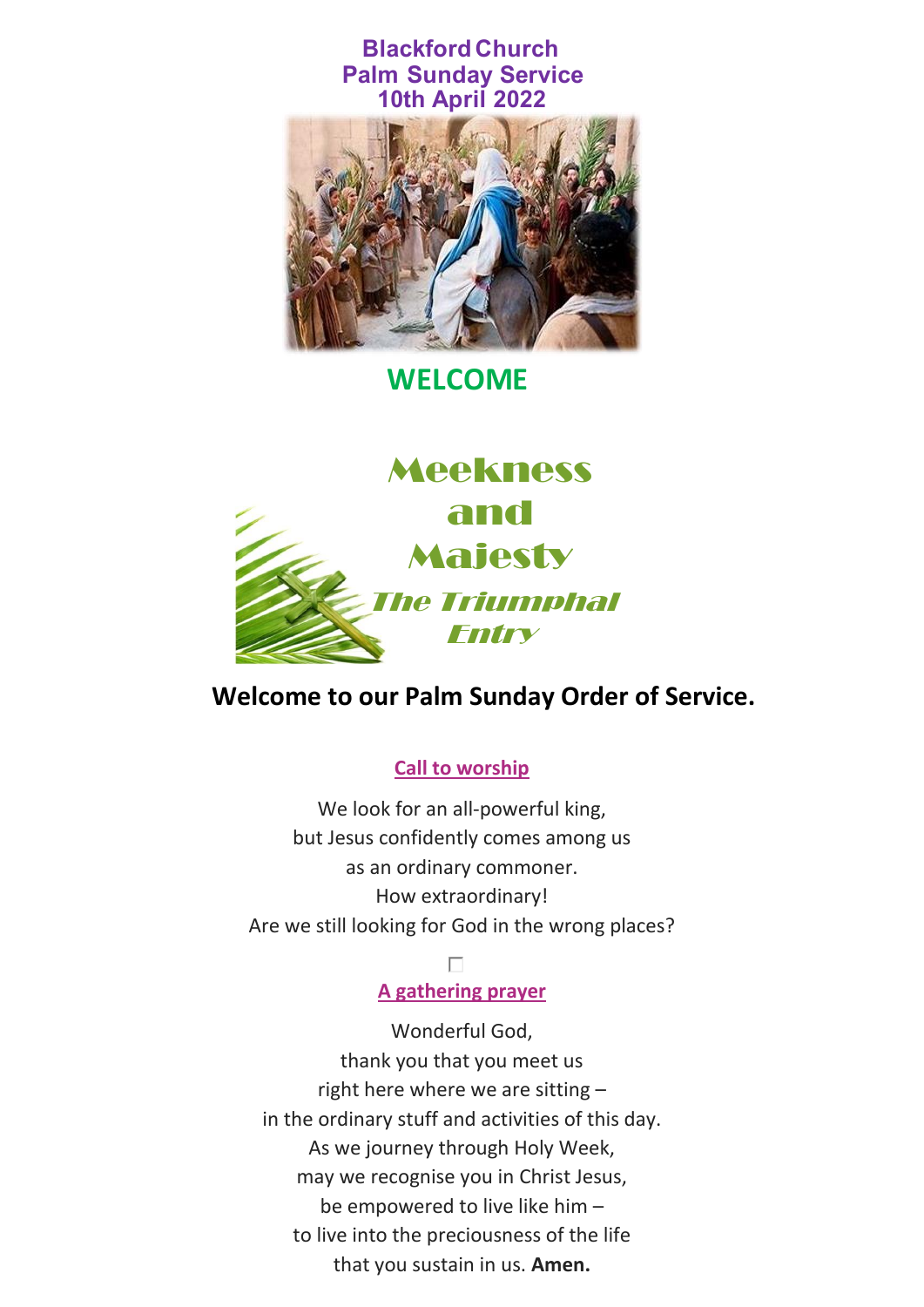As crowds greet Jesus as he rides into Jersulam on a donkey, our opening hymn on this Palm Sunday is "Make Way"

| Make way, make way                   | And those who mourn with heavy     |
|--------------------------------------|------------------------------------|
| <b>For Christ the King</b>           | hearts                             |
| In splendour arrives                 | Who weep and sigh                  |
| Fling wide the gates and welcome Him | With laughter, joy and royal crown |
| Into your lives                      | <b>He'll beautify</b>              |
| Make way! (Make way!)                | We call you now to worship Him     |
| Make way! (Make way!)                | As Lord of all                     |
| <b>For the King of kings</b>         | To have no gods before Him         |
| (For the King of kings)              | Their thrones must fall!           |
| Make way! (Make way!)                |                                    |
| Make way! (Make way!)                | <b>Graham Kendrick</b>             |
| And let His kingdom in               | Copyright © 1986 Thankyou Music    |

**He comes the broken hearts to heal The prisoners to free The deaf shall hear, the lame shall dance The blind shall see**

> Our Bible reading is from the gospel of Matthew Chapter 21 reading verses  $1 - 11$

### **Jesus Comes to Jerusalem as King**

1 As they approached Jerusalem and came to Bethphage on the Mount of Olives, Jesus sent two disciples, 2 saying to them, "Go to the village ahead of you, and at once you will find a donkey tied there, with her colt by her. Untie them and bring them to me. 3 If anyone says anything to you, say that the Lord needs them, and he will send them right away."

4 This took place to fulfil what was spoken through the prophet: 5 "Say to Daughter Zion, 'See, your king comes to you, gentle and riding on a donkey, and on a colt, the foal of a donkey." 6 The disciples went and did as Jesus had instructed them. 7 They brought the donkey and the colt and placed their cloaks on them for Jesus to sit on. 8 A very large crowd spread their cloaks on the road, while others cut branches from the trees and spread them on the road. 9 The crowds that went ahead of him and those that followed shouted,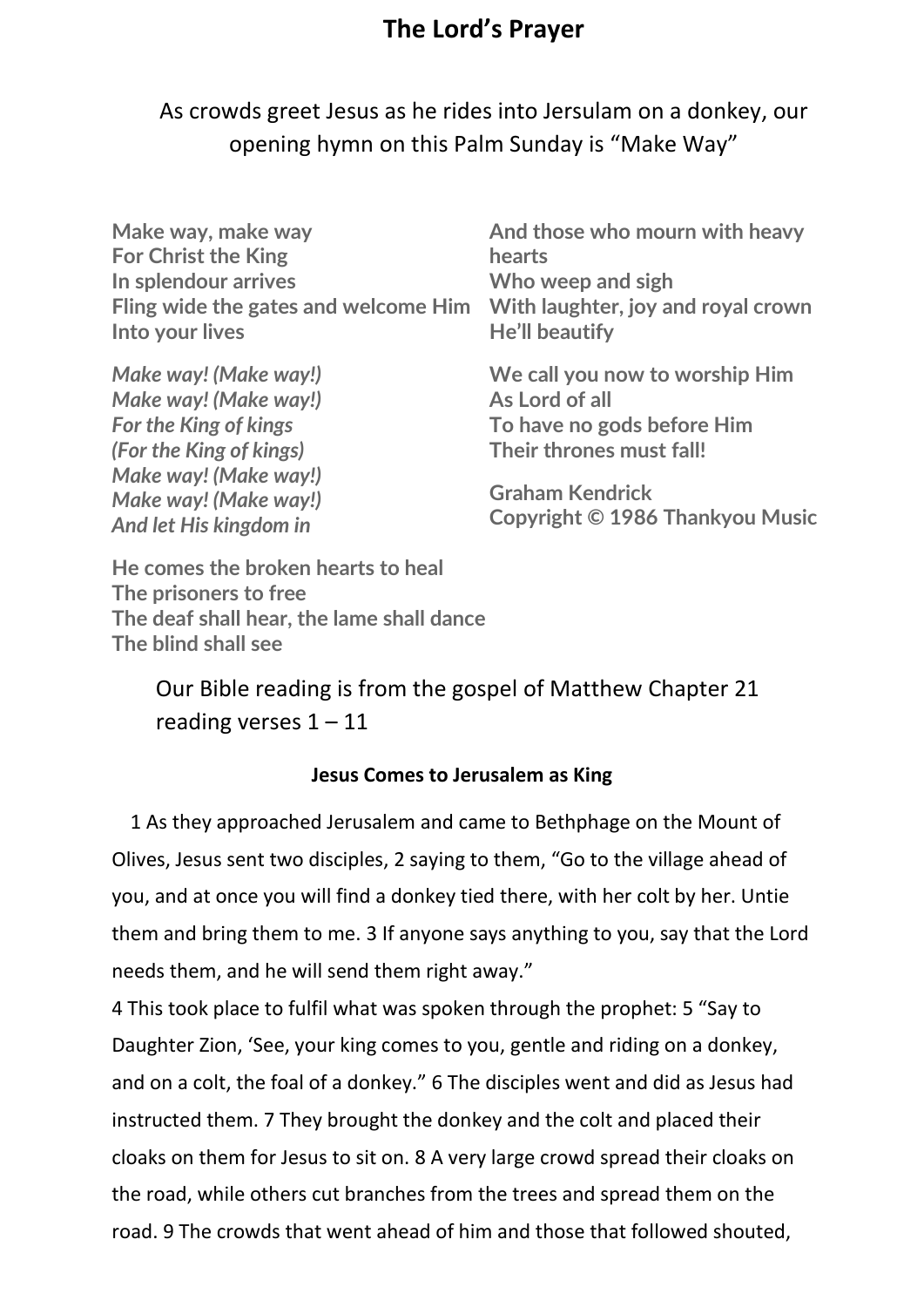"Hosanna to the Son of David!" "Blessed is he who comes in the name of the Lord!" "Hosanna in the highest heaven!"10 When Jesus entered Jerusalem, the whole city was stirred and asked, "Who is this?" 11 The crowds answered, "This is Jesus, the prophet from Nazareth in Galilee."

#### **Our next hymn is "Ride on, ride on in Majesty"**

| Ride on! ride on in majesty!                                             | Ride on! ride on in majesty!          |
|--------------------------------------------------------------------------|---------------------------------------|
| Hark! all the tribes hosanna cry;                                        | Thy last and fiercest strife is nigh; |
| O Savior meek, pursue thy road                                           | the Father on his sapphire throne     |
| with palms and scattered garments strowed. expects his own anointed Son. |                                       |

Ride on! ride on in majesty! In lowly pomp ride on to die; O Christ, thy triumphs now begin o'er captive death and conquered sin. Ride on! ride on in majesty! In lowly pomp ride on to die; bow thy meek head to mortal pain, then take, O God, thy power, and reign.

Ride on! ride on in majesty! The angel-squadrons of the sky look down with sad and wondering eyes to see the approaching sacrifice.

### **Prayer**

#### **[A prayer of approach](javascript:void(0))**

Living God, we bring you our 'hosannas' – for you are an almighty God. We bring you our 'alleluias' – for you are a wonderful God. We bring you our dreams – for you are a faithful God. We bring you our discipleship – for you are an encouraging God. We bring you our hearts – for you are a loving God in whom we can trust. Amen.

### **[A prayer of adoration](javascript:void(0))**

Lord of power and humility, the crowd roared, their spirits soared – for you were a king. Their king. They longed for your rule, though you rode on a mule – for you were a king. Their king. And here today, as we worship and pray, we adore you as king. Our King! **Amen.**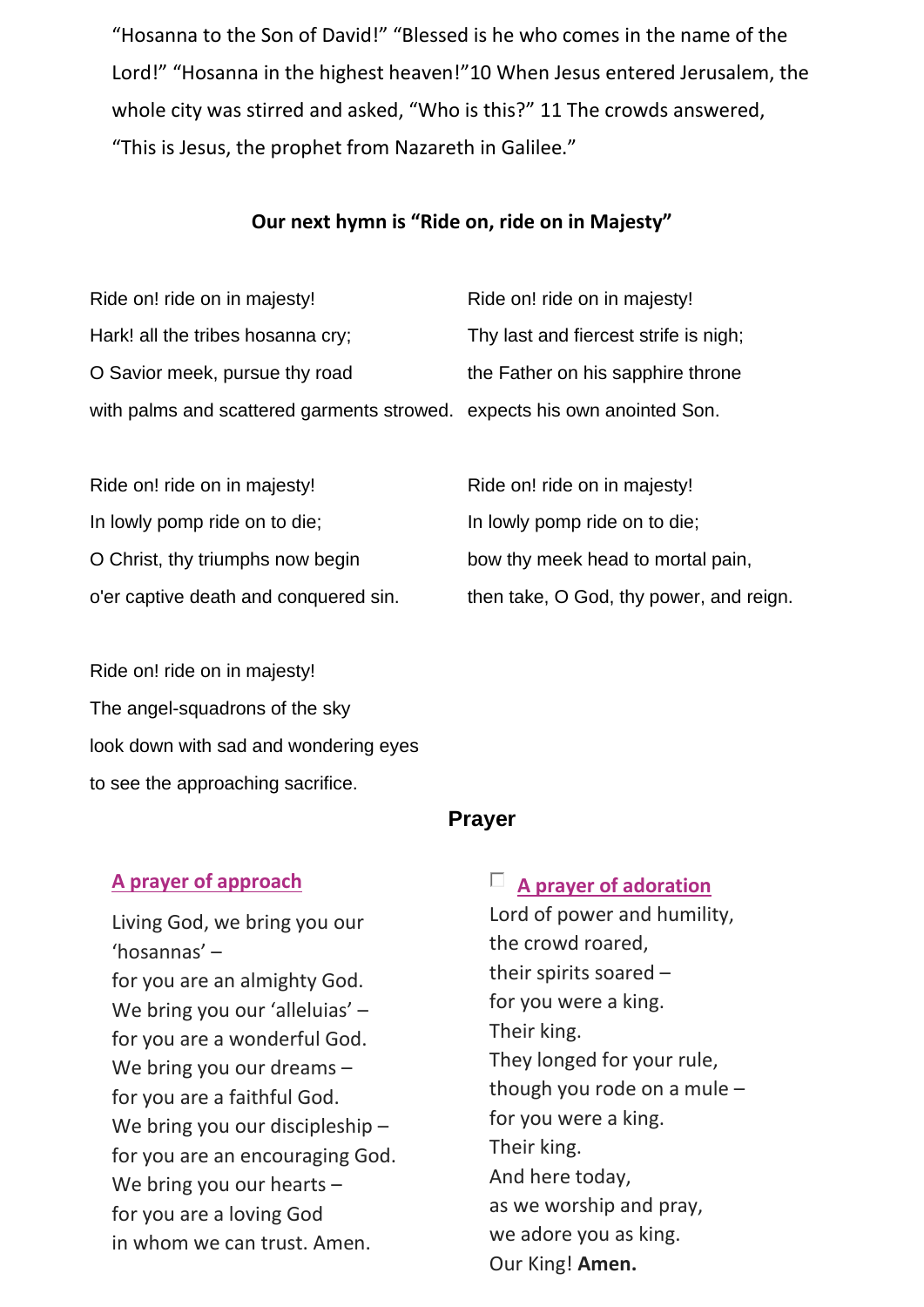### **We sing the hymn "Meekness and Majesty"**

**Meekness and majesty manhood and deity In perfect harmony the Man who is God Lord of eternity dwells in humanity Kneels in humility and washes our feet O what a mystery meekness and majesty Bow down and worship for this is your God This is your God**

**Father's pure radiance perfect in innocence Yet learns obedience to death on a cross Suffering to give us life Conquering through sacrifice And as they crucify prays Father forgive O what a mystery meekness and majesty Bow down and worship for this is your God This is your God**

**Wisdom unsearchable God the invisible Love indestructible in frailty appears Lord of infinity stooping so tenderly Lifts our humanity to the heights of His throne O what a mystery meekness and majesty Bow down and worship for this is your God This is your God This is your God**

**Graham A. Kendrick**

### **Prayer**

## **A prayer of confession**

We are sorry, Lord Jesus, for the moments when our hosannas are loud but lacking in love, when we chase the lure of worldly power, but miss the signs of heavenly glory when we choose popularity over integrity, when we would silence those who speak the truth and are silent when we could speak out. Forgive us, and inspire our steps as we follow you to the Cross… and beyond.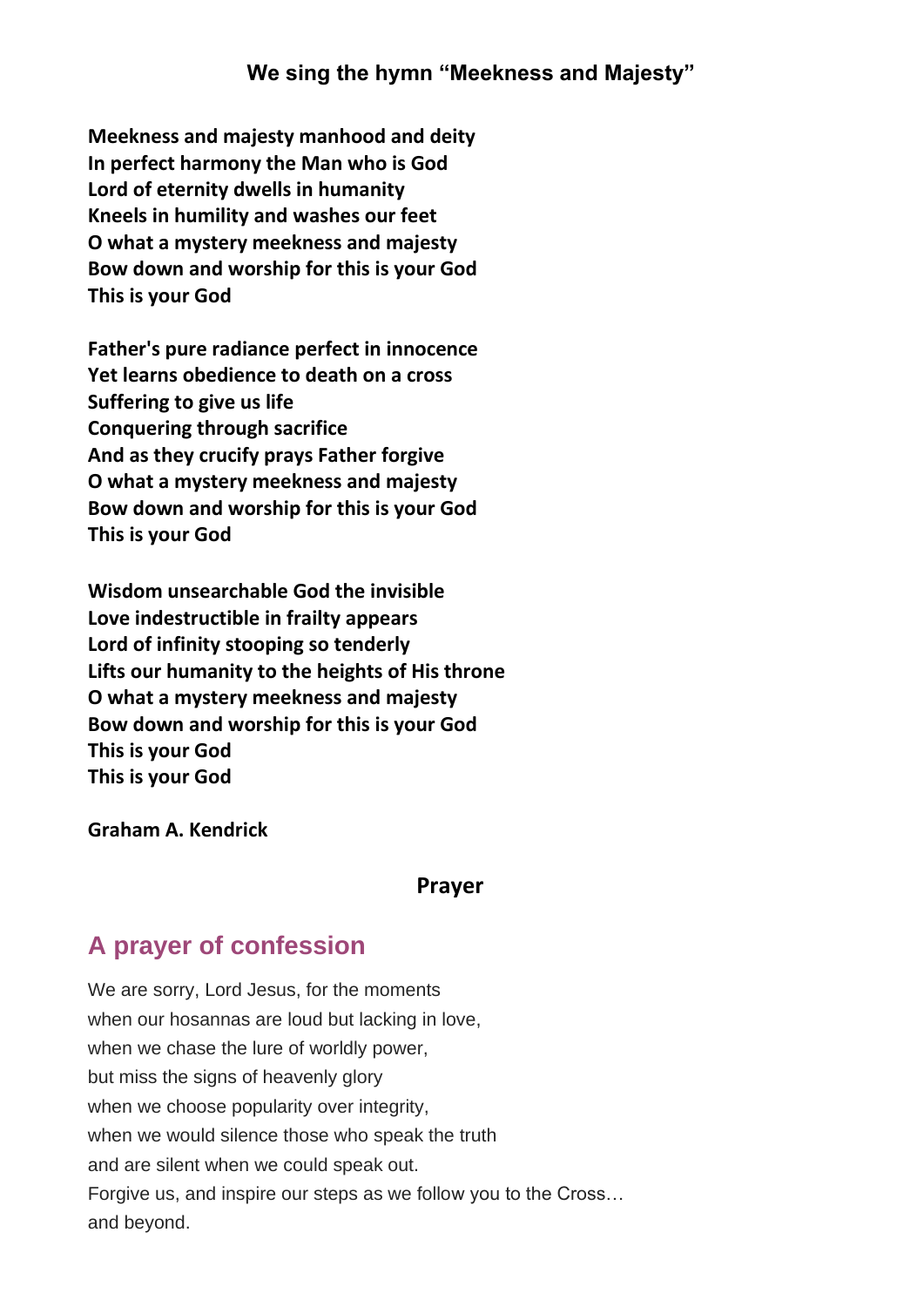God of all that is, your power is both mighty and vulnerable, and you both judge and forgive. Your son is both King and servant, and he both teaches and serves. You hear our words and you understand our silence and you both accept and inspire. Loving God, thank you for this day, for this journey, and for your Son who draws us closer to you. **Amen.**

### **[A prayer of praise and thanksgiving](javascript:void(0))**

Lord Jesus, you journeyed to Jerusalem many times, as a child and as a man, touching many lives along the way as you taught and healed and challenged. Thank you for inviting us to journey with you today, for showing us the depth of your courage and the power of your love. Thank you, Lord, for being our King and Saviour – and our friend. You are worthy of all our praise. **Amen.**  $\Box$ 

### **[Prayers of intercession](javascript:void(0))**

On this Palm Sunday, as we hold the cross in our hand, we focus on the humility of Jesus.

Lord Jesus, thank you that you came in humility to show us what love is really like. Thank you for the example you have given us. Teach us how to love like you do. We pray for all those we are called upon to love: our families, friends, colleagues and neighbours. We remember especially, any who we have been asked to pray for…

We think particularly of one person that we spend time with. Show us one special thing we can do for them this week.

Blessed is the King who comes in God's name,

### **May he bring blessings to his people.**

We pray for all those in our world who are downtrodden, forgotten, unloved and homeless. We pray for refugees and all those fleeing pain, war or persecution, particularly the people of Ukraine. May they all know you especially close to them this week.

Blessed is the King who comes in God's name,

**May he bring blessings to his people.**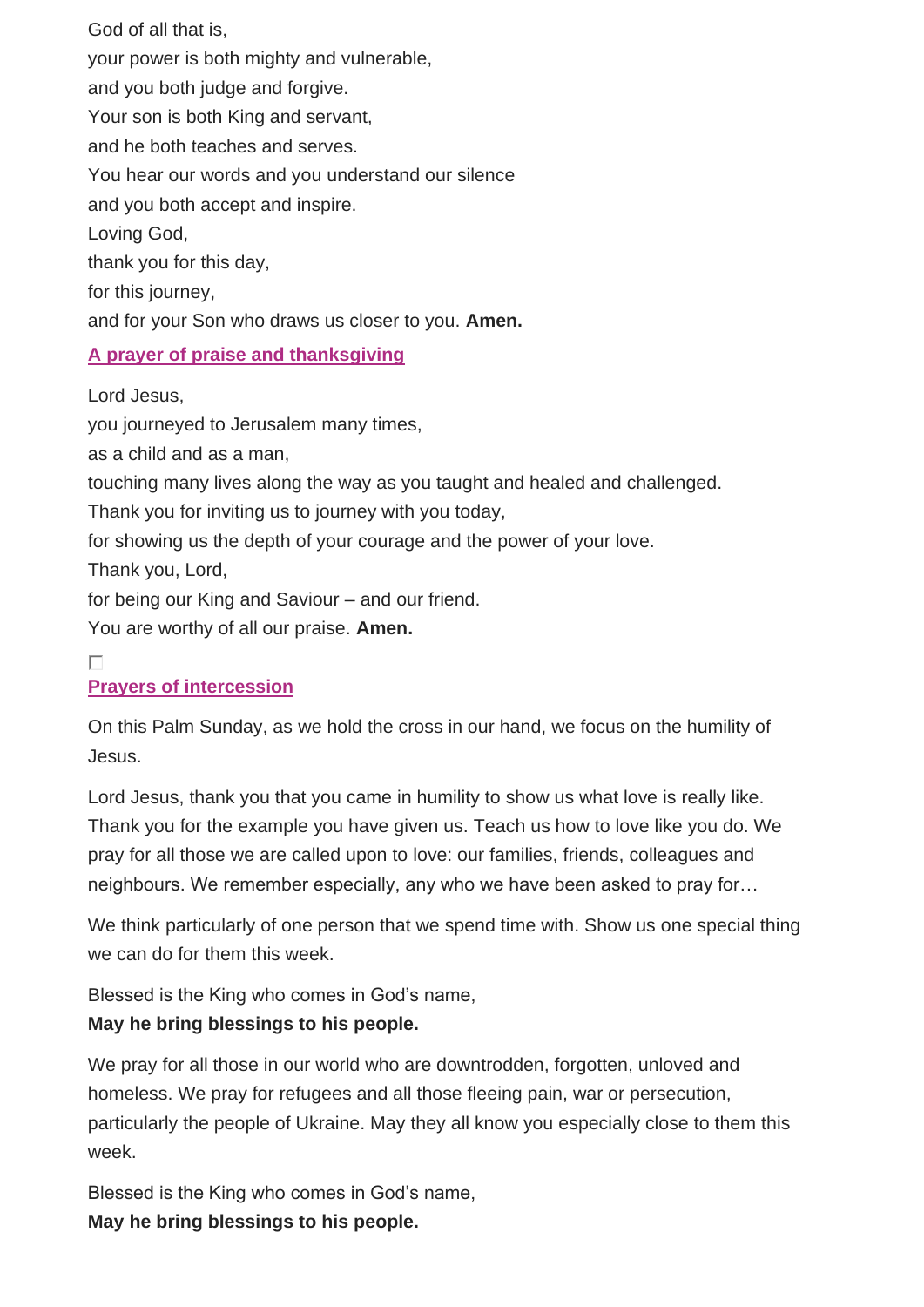As we remember that you came in humility, we pray for the world's leaders and rulers. We ask you to give them humility and wisdom. Give them listening ears and open hearts and a deep desire to put others first.

Blessed is the King who comes in God's name,

### **May he bring blessings to his people.**

Now, we hold our cross in front of us.

Lord Jesus, go ahead of us this week into all that we do. We think now of the places where we know we are going this week. We acknowledge our feelings about each situation and ask you to be there with us. We know there might also be unexpected places or people who will cross our path this week. Make us gracious in every situation we face.

Blessed is the King who comes in God's name,

### **May he bring blessings to his people.**

Lord Jesus, we thank you that you went willingly to the cross for us. Without your amazing act of love we would not be here today. Thank you for your goodness and selfsacrifice. Give us the courage to tell our friends and neighbours about what you have done for us so that, one day, every knee will bow and every tongue confess that you are Lord.

Blessed is the King who comes in God's name,

### **May he bring blessings to his people.**

We hold our cross high.

Lord Jesus, risen in glory, thank you for all the joys that we have in our lives. Thank you for sunny days, blossom on the trees, blue skies and birdsong. Thank you for everyone who has made us smile this week. We think now of two amazing things or people that make our lives richer and deeper.

Blessed is the King who comes in God's name,

### **May he bring blessings to his people.**

As we walk with you through the darkness of Good Friday to the triumph of Easter, help us to learn something new about you this week that will spur us on to a deeper relationship with you.

We ask all these prayers in the name of Jesus Christ our Lord. **Blessed is his name. Amen.**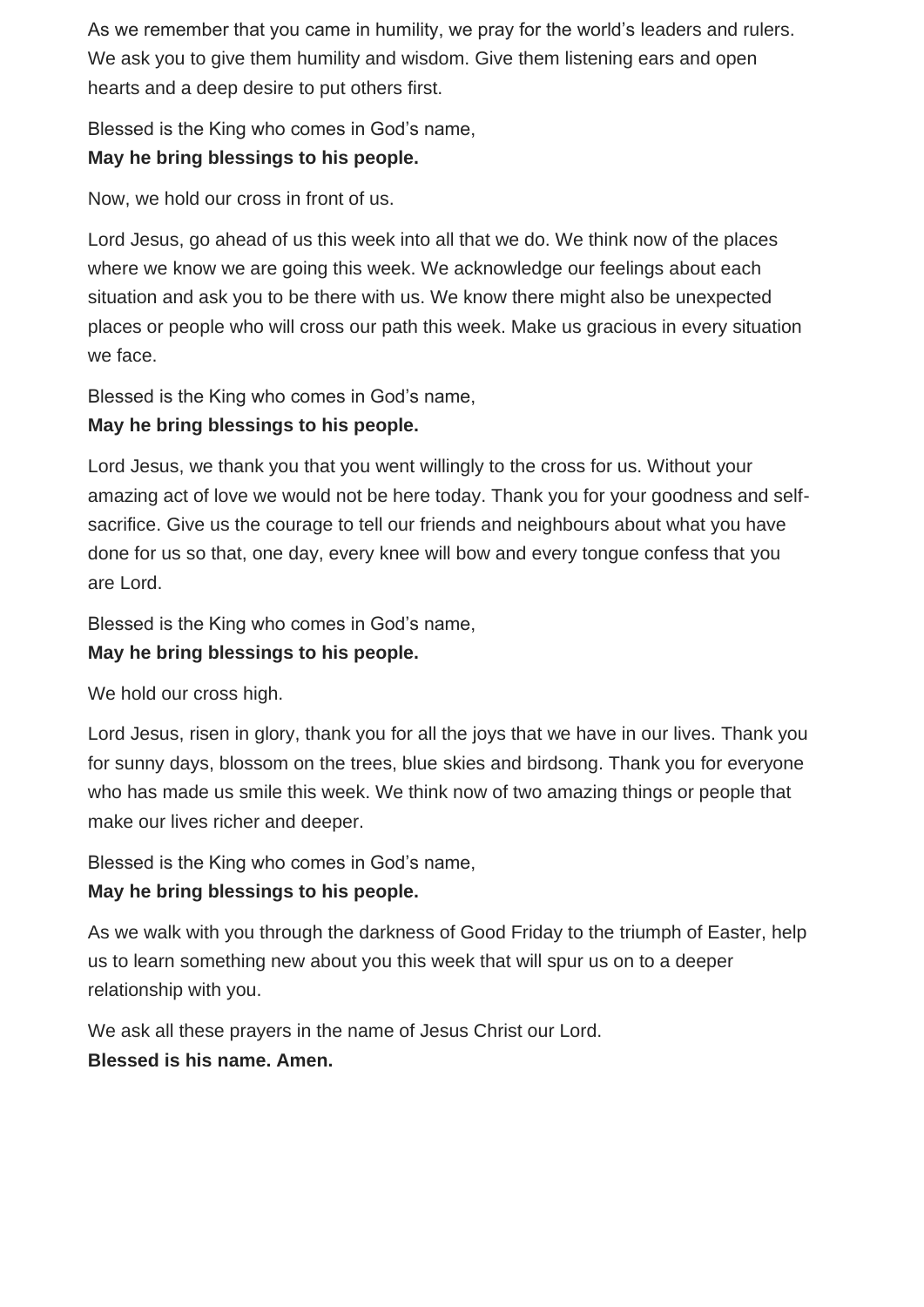### **Our final hymn is "All Glory, Laud and Honour"**

**All glory, laud, and honour To thee, Redeemer, King, To whom the lips of children Made sweet hosannas ring**

**Thou art the King of Israel, Thou David's royal Son, Who in the Lord's name comest, The King and Blessed One**

**The company of angels Are praising thee on high, And mortal men and all things Created make reply**

**The people of the Hebrews With palms before thee went; Our praise and love and anthems Before thee we present**

**To thee, before thy passion, They sang their hymns of praise; To thee, now high exalted, Our melody we raise**

**Thou didst accept their praises; Accept the love we bring, Who in all good delightest, Thou good and gracious King**

**Text: Theodulph of Orleans, ca. 760-821**

### **Intimations**

**Our Holy Week Services**

**Thursday 14th April - Maundy Thursday Communion at Ardoch Parish Church – 7pm**

**Friday 15th April - Good Friday At Blackford Parish Church The Open and Shut Case of Easter from 2pm – 4pm Good Friday Service – 7pm Hot Chocolate Youth Group – 7.45pm**